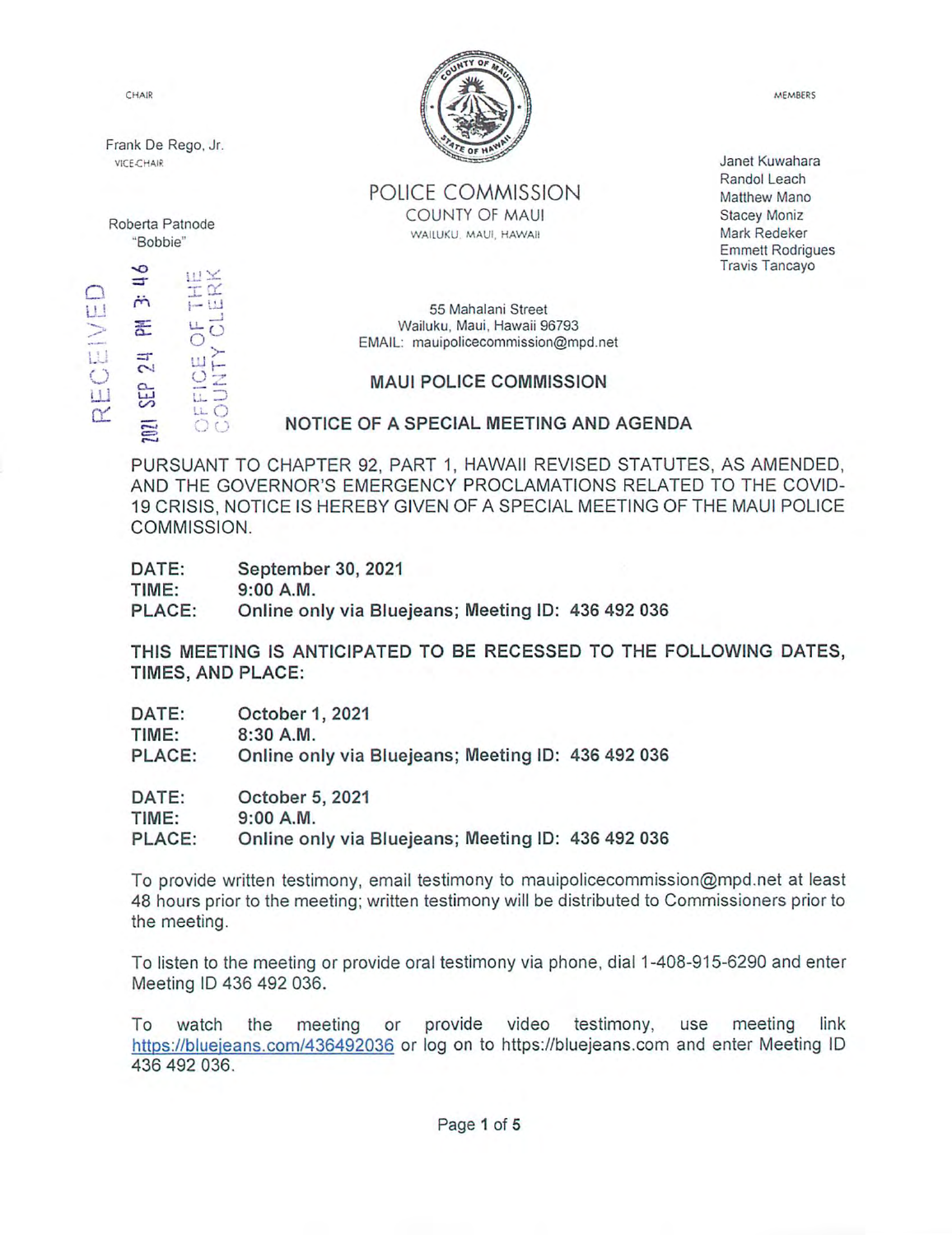Each testifier will be limited to a maximum of three (3) minutes.

Testifiers via video are asked to sign-up using the Chat function by sending a direct message to the Commission Secretary, providing your name and which item you will be testifying on. Testifiers via phone will be called by the Chair after video testimony is finished.

The meeting chat room is only available for individuals to make known their desire to testify. No other comments are allowed.

Except for Commissioners, those attending the meeting are to mute their audio and video unless called upon by the Chair to speak. Those who have signed up to testify will be called by the Chair to offer their testimony at which time they can unmute their audio and video. After completing their testimony, testifiers will mute their audio and video.

An individual's request to testify may be deemed withdrawn if the individual does not answer when called to testify.

Commissioners shall not be contacted via the Chat function.

Americans with Disabilities Act Accommodations: If you require an accommodation due to a disability, please contact the Commission Secretary at least three (3) working days prior to the scheduled meeting at (808) 244-6440 or mauipolice commission@mpd.net.

Agenda items are subject to cancellation. Please visit https://www.mauicounty.gov/234/Police-Commission for Commission information or contact the Commission Secretary at (808) 244-6440 or mauipolicecommission@mpd.net. items are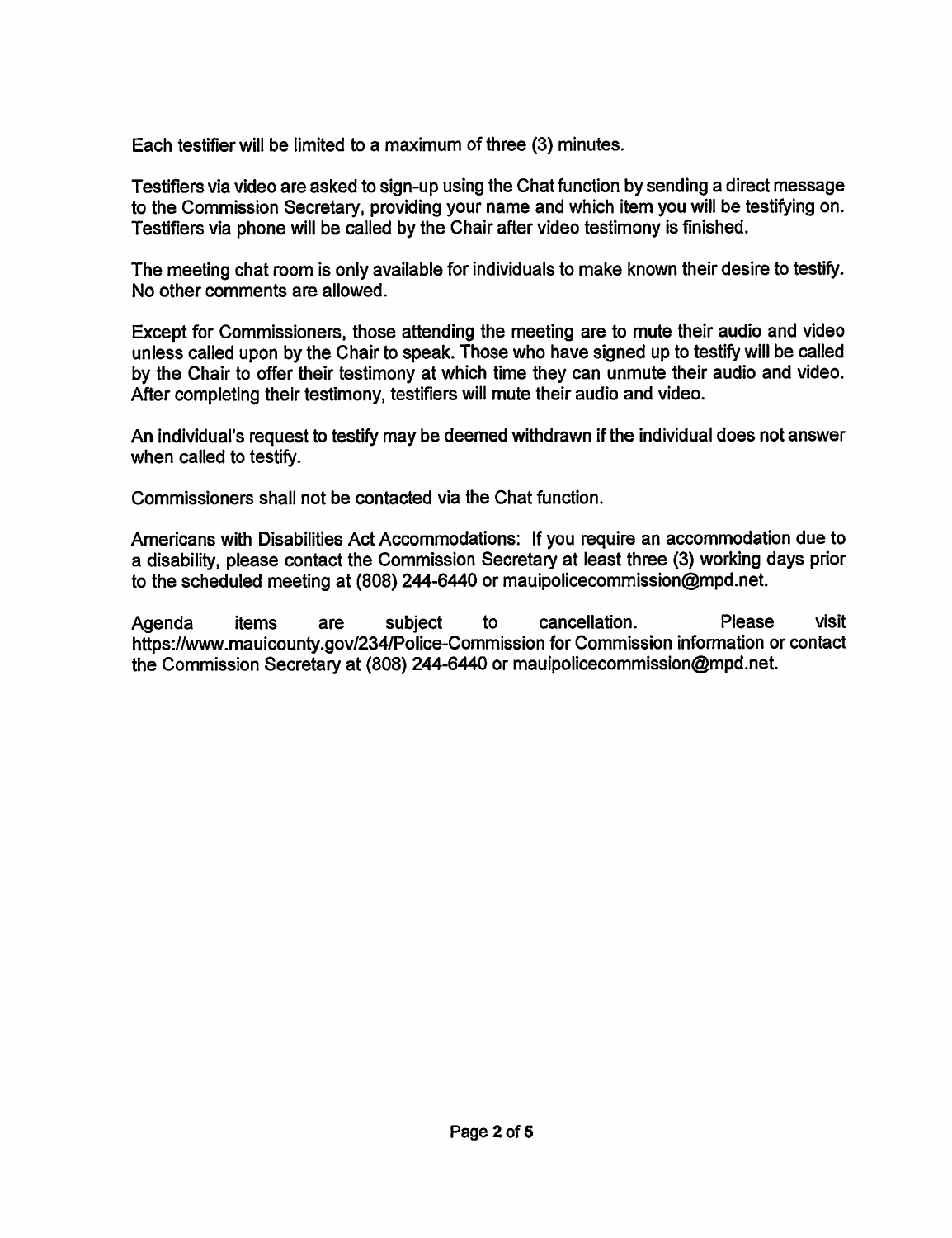#### MAUI POLICE COMMISSION SPECIAL MEETING AGENDA September 30, 2021 9:00 A.M.

## Meeting Site: Online Phone Testimony or to Listen to the Meeting: Dial 1-408-915-6290 and enter Meeting ID: 436 492 036 Video Testimony or to Watch the Meeting: Use Meeting Link [https://blueieans.com/436492Q36](https://bluejeans.com/436492036) OR Log on to https://bluejeans.com and enter Meeting ID: 436 492 036

- 1. Call to Order
- 2. Roll Call
- Public Testimony Written or oral testimony must relate to any item on the Special Meeting Agenda {see all pages of this Special Meeting Agenda, i.e. pages 3, 4, and 5). Testifiers will state their name and what agenda items they will be testifying on for the record. Maximum time limit of three (3) minutes per agenda item. 3.
- Process on Selection of the Final Candidate The Commission may discuss the format of the interviews of the Final Candidates and the deliberation and voting on the selection of the Final Candidate. 4.
- 5. Recess The meeting will be recessed to October 1, 2021 at 8:30 a.m.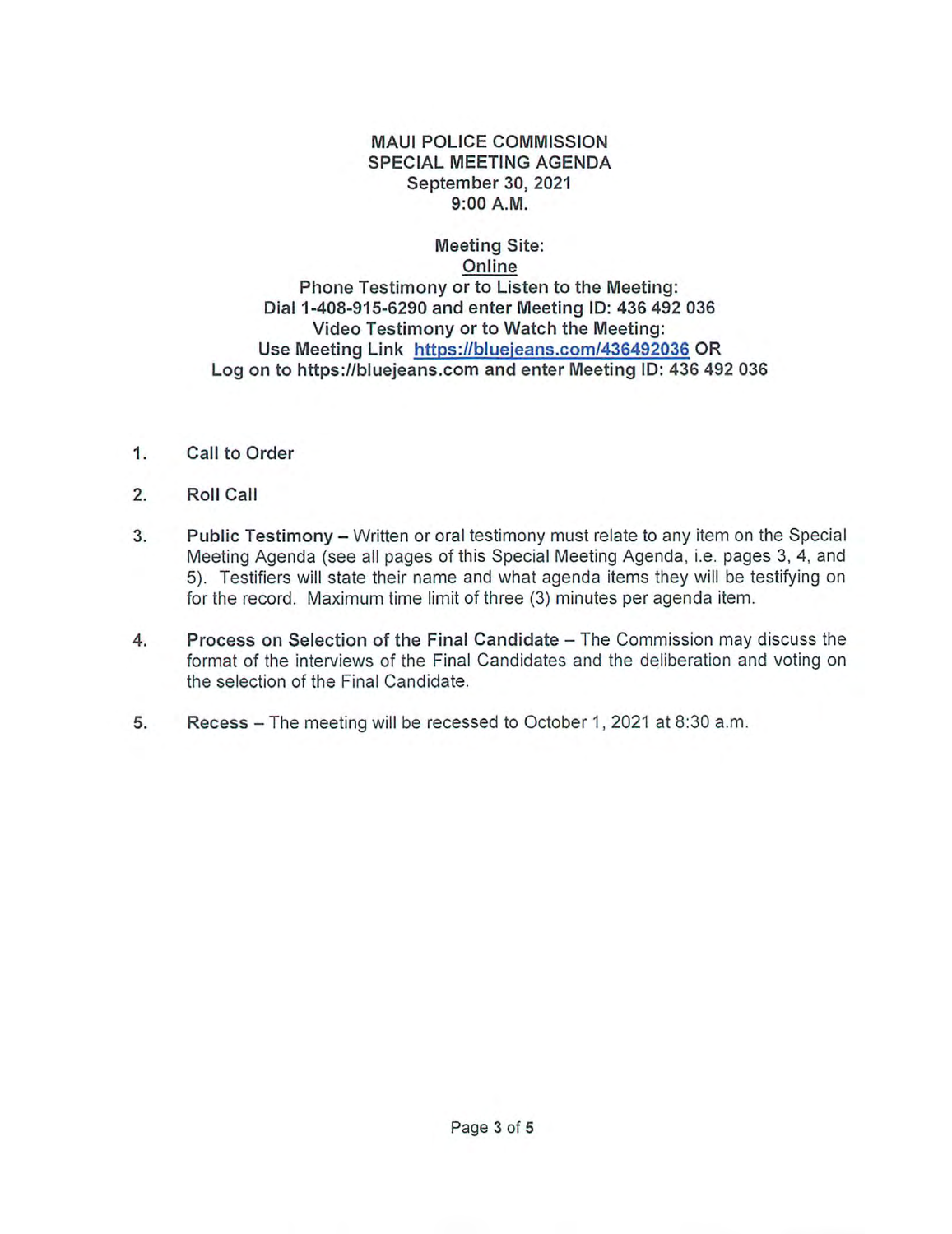#### MAUI POLICE COMMISSION SPECIAL MEETING AGENDA October 1,2021 8:30 A.M.

## Meeting Site; Online To Listen to the Meeting: Dial 1-408-915-6290 and enter Meeting ID; 436 492 036 To Watch the Meeting: Use Meeting Link [https://blueieans.com/436492Q36](https://bluejeans.com/436492036) OR Log on to https://biuejeans.com and enter Meeting ID; 436 492 036

- Call to Reconvene The public may view or listen to the proceedings at the aboveidentified Bluejeans link or web address with meeting ID or telephone dial-in with meeting ID. No further public testimony will be received. 6.
- 7. Roll Call
- 8. Interviews of Final Candidates for Chief of Police

EVERETT FERREIRA

LAWRENCE HUDSON

JOHNJAKUBCZAK

JOHN PELLETIER

#### VICTOR RAMOS

With reference to the agenda item(s) listed above, one or more executive meetings are anticipated, pursuant to HRS 92-5(a), subsections (2) and (4): to consider the hire, evaluation, dismissal, or discipline of an officer or employee or of charges brought against the officer or employee, where consideration of matters affecting privacy will be involved and to consult with the Commission's attorney on questions and issues pertaining to the Commission's powers, duties, privileges, immunities and liabilities.

9. Recess – The meeting will be recessed to October 5, 2021 at 9:00 a.m.